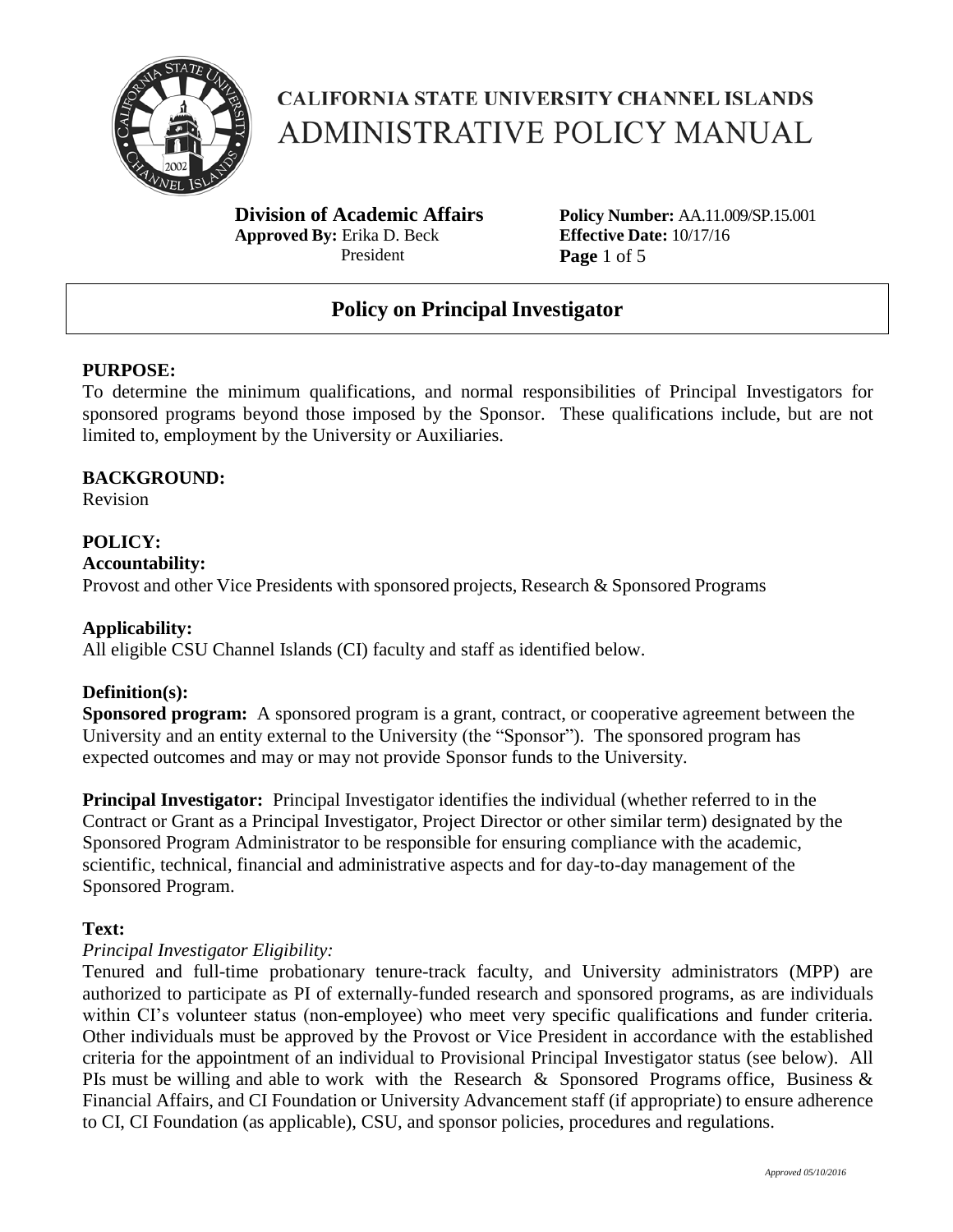

**Division of Academic Affairs Approved By:** Erika D. Beck President

**Policy Number:** AA.11.009/SP.15.001 **Effective Date:** 10/17/16 **Page** 2 of 5

# **Policy on Principal Investigator**

*Criteria for the Appointment of an Individual to Provisional Principal Investigator Status:* In most cases Provisional PI status is determined on the basis of employment, and all require approval of the Provost or Vice Presidents. Lecturer faculty and other staff members may also be appointed to Provisional Principal Investigator status with written approval from the Provost or Vice Presidents, and with agreement to abide by all the responsibilities that PI status requires.

## *Eligibility for Continuance of Provisional Principal Investigator Status:*

Emeritus faculty, FERP faculty, lecturer faculty, and others granted Provisional Principal Investigator status will undergo a formal review for continuation as a PI. The requirements for this will be specified in the terms of PI appointment. Continuation will be dependent on demonstrated competence in meeting program objectives, managing external funding, and adherence to CI, CSU, and sponsor policies, procedures and regulations. The review will be conducted by the Provost (or appropriate Division Vice President) in consultation with Research and Sponsored Programs and Financial Affairs post-award staff.

## *Principal Investigator Roles and Responsibilities:*

The PI is responsible for the development of proposals in compliance with CSU, CI, CI Foundation (if applicable) and funding agency policies, procedures and requirements, including development of proposal budgets to include only costs that are reasonable, allowable and allocable. The PI has the dual responsibility for complying with the financial and administrative policies of the award while achieving the goals and objectives of the project. PIs are responsible for working with the Research & Sponsored Programs office and University Advancement staff (if applicable) on proposal submissions and adhering to CI's Proposal Administrative Review (PAR) Process. PIs are not authorized to accept a sponsored project that is awarded to the University. Only an Authorized Organizational Representative of the University (resp. the Foundation) may accept a sponsored project that is awarded to the University (resp. the Foundation).

A PI operates under the supervision of their Program Chair and Dean or Associate Vice President or other administrative unit supervisor. It is the PI's duty to continuously exercise responsible judgment in the administration of the project and effectively train and supervise project staff.

In addition to completing the scope of work as prescribed in the funded proposal, PIs must:

- 1. Serve as the project manager for the sponsored project or, in the event that the sponsored project provides funds to hire a dedicated project manager, supervise the project manager.
- 2. Initiate, execute and manage expenditures on award funds.
- 3. Track the budget for the sponsored program and meet annually with Business & Financial Affairs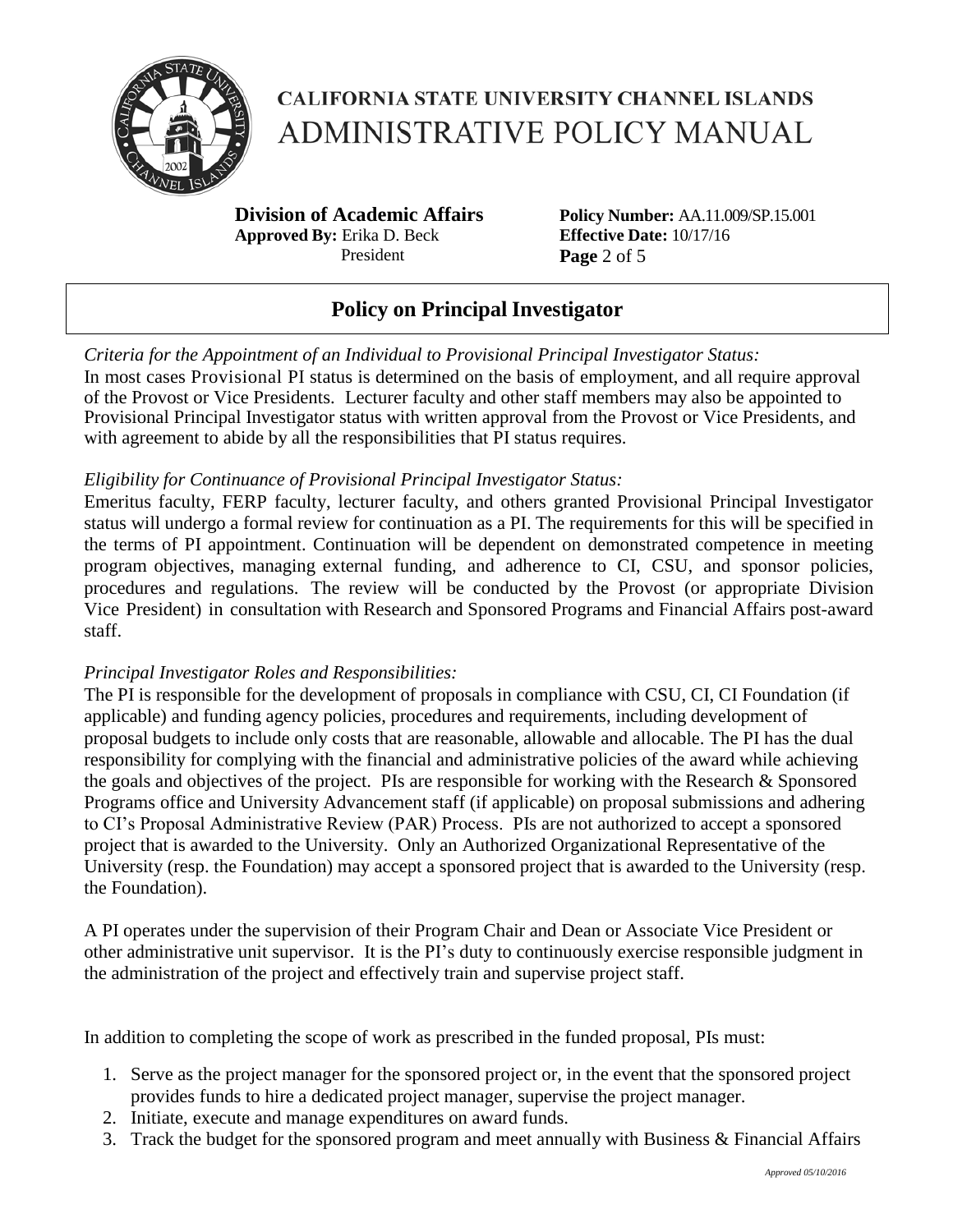

**Division of Academic Affairs Approved By:** Erika D. Beck President

**Policy Number:** AA.11.009/SP.15.001 **Effective Date:** 10/17/16 **Page** 3 of 5

# **Policy on Principal Investigator**

(and/or CI Foundation if the sponsored program was awarded to the Foundation) for budgetary review and project status. Meetings may include RSP to review potential need for no-cost extension or budget modifications.

- 4. Ensure that expenditures on award funds are allowable and do not exceed the approved budget. Ensure that budget modifications are made when necessary and obtain prior approval of the sponsor, when required.
- 5. Comply with sponsor, CI, CI Foundation (if applicable) and CSU policies, procedures, rules and regulations during the day-to-day operation of the project and when making any changes to the scope of work or funded budget.
- 6. Be responsible for ensuring Responsible Conduct of Research (RCR) training of project participants when required by the Sponsor or by CSU policy.
- 7. Disclose any potential conflicts of interest at the time of application and/or if one arises during the life of the project when required by the Sponsor and CSU policy.
- 8. Submit required progress/technical reports to the funding agency on or before the report deadline.
- 9. Provide a copy of progress/technical reports and correspondence (such as budget modifications, changes in key personnel including PI, major changes to the scope of work or project deliverables, progress/technical report deadline extensions) with the funding agency to RSP (or CI Foundation, if applicable).
- 10. Comply with applicable Sponsor rules and regulations during the day-to-day operation of the project and when making any changes to the scope of work or funded budget.

Failure to comply with responsibilities may result in restrictions that may include, but are not limited to, limiting the PI's ability to spend sponsored project funds or restricting the employee's privilege to act as a PI for future sponsored projects.

## *Transfer or Replacement of PI:*

Business & Financial Affairs and Research & Sponsored Programs (or University Advancement staff, if applicable) are jointly responsible for assessing and negotiating all transfers of sponsored projects to another institution, and/or the transfer of equipment purchased with sponsor funds to another institution. A representative from Business & Financial Affairs and the designated Sponsored Program Administrator are the only authorized University officials to directly negotiate with the Sponsor.

Satisfactory progress on individual sponsored projects is determined by the Sponsor on a project-byproject basis. Any issues and/or concerns with the performance of a PI regarding adherence to University, Sponsor or federal policies and procedures will be initially addressed with the PI by Research & Sponsored Programs, Business & Financial Affairs and/or Human Resources depending on the issue. If the PI is non-responsive or if the response does not result in corrective action and future adherence to University policies and procedures, the situation will then be referred to the respective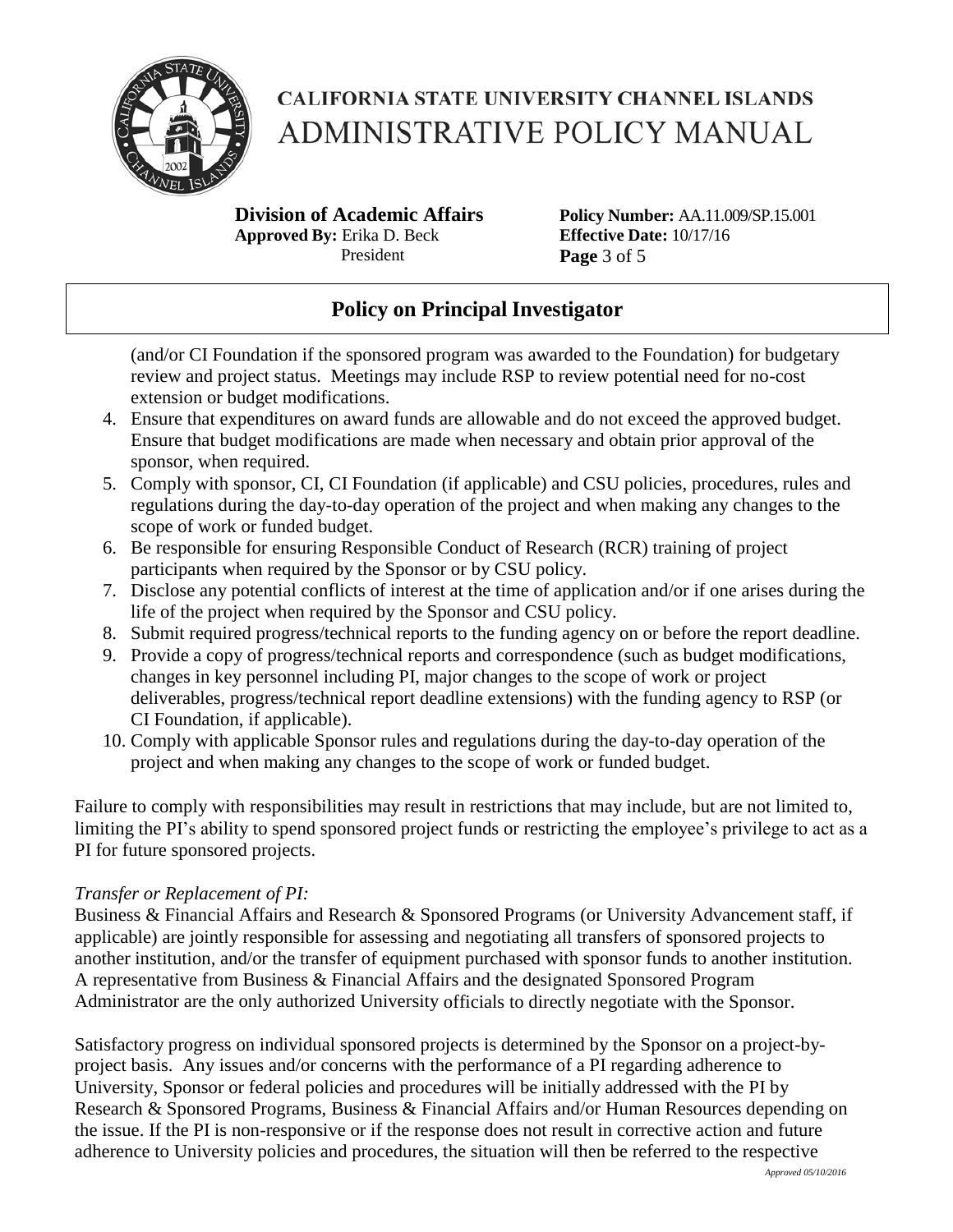

**Division of Academic Affairs Approved By:** Erika D. Beck President

**Policy Number:** AA.11.009/SP.15.001 **Effective Date:** 10/17/16 **Page** 4 of 5

# **Policy on Principal Investigator**

Program Chair, Dean, AVP and/or the Provost or appropriate Division Vice President as necessary for assistance and resolution.

The PI is responsible for the timely submission of written notification to the Provost (or appropriate Division Vice President) and the Research & Sponsored Programs office when requesting a change of PI status voluntarily on a sponsored project. Voluntary transfer or replacement occurs when a PI intends to leave the institution willfully, retires, or is unable to continue performing work on a sponsored project. Faculty taking sabbatical who wish to continue to work on a sponsored program must receive written approval from the President through a request submitted to Faculty Affairs.

Involuntary transfer or replacement of a PI occurs when the PI refuses to continue performing work on a sponsored project, is not in good standing with their Sponsor or the University (*e.g.,* under temporary suspension or disciplinary action), or is not eligible to serve as the PI due to a change in employment status with the University. In the case of a temporary suspension, if the PI is returned to duty, he or she will also be restored to PI status.

In the event that a PI must be involuntarily replaced on a sponsored project, it is the responsibility of the Provost (or appropriate Division Vice President) to provide written notification to the PI, Research and Sponsored Programs, Dean, AVP, and Program Chair stating why the PI is not in good standing with a funder or the University. In all cases, when a PI is involuntarily removed from a sponsored project they may not apply for additional grants or contracts until they are in good standing with the University.

Whether the transfer or replacement of a PI is voluntary or involuntary it is the responsibility of the Provost (or appropriate Division Vice President) to notify Research & Sponsored Programs to ensure that work on the grant continues until a new PI has been appointed in accordance with the Sponsor's policies.

## *Distribution of responsibilities among Principal Investigators on Multi-Institutional Sponsored programs***:**

Some sponsored program activities require collaboration between more than one institution. In such cases, the responsibilities of all participating institutions and PIs shall be defined in written agreements signed by the institutions' respective authorized agents. Representative examples of acceptable agreement instruments include subawards, subcontracts and memoranda of understanding (MOU). All such agreements shall stipulate that all parties will adhere to appropriate institutional policies governing sponsored programs administration and any specific sponsor requirements. Multi-Institutional sponsored programs must adhere to the Proposal Administrative Review (PAR) process administered by RSP.

Principal Investigators proposing Multi-Institutional Sponsored Programs shall ensure receipt of